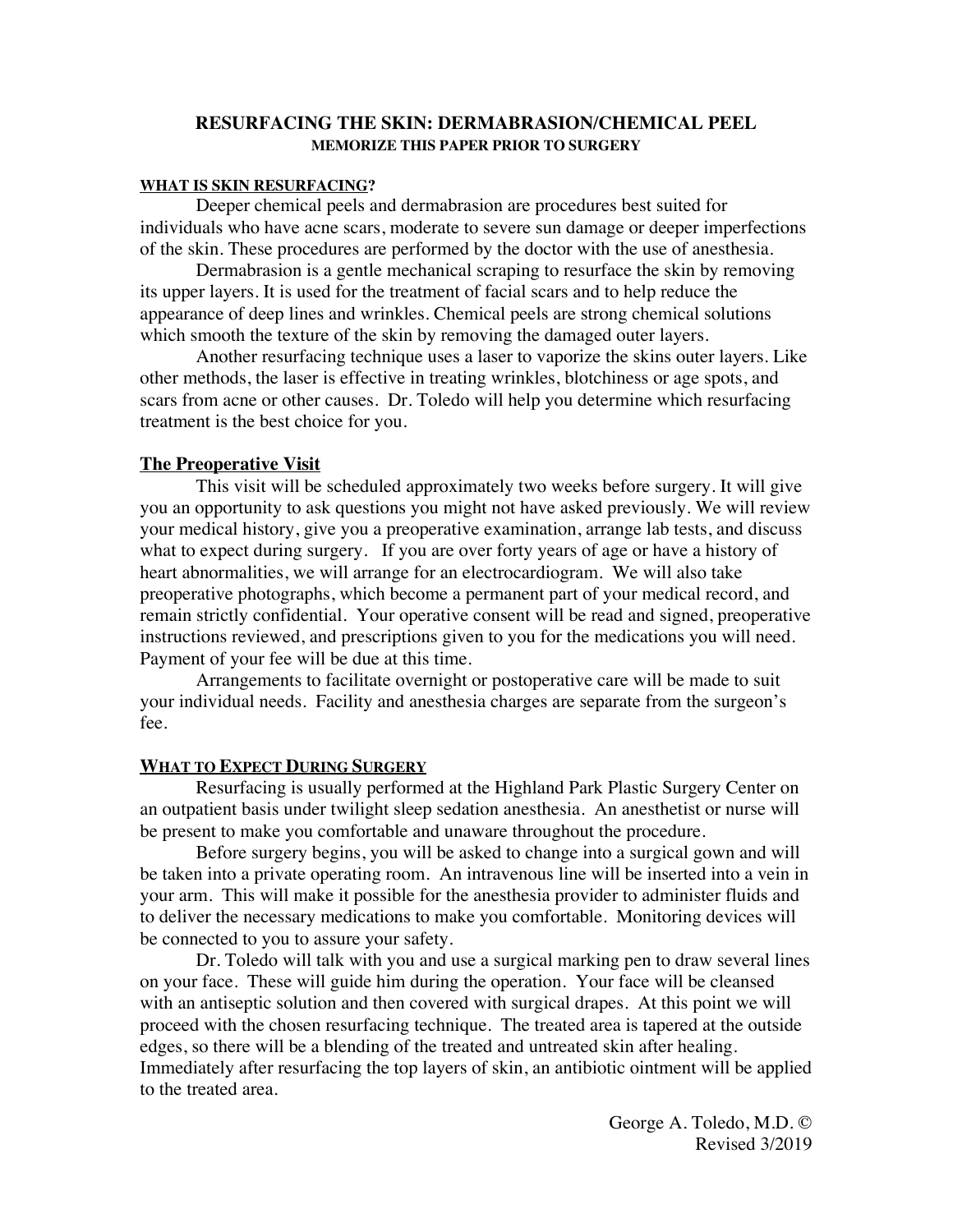Resurfacing takes between fifteen minutes and one hour, depending on the area of skin to be treated. If performed in conjunction with other procedures, surgery will naturally take longer.

## **WHAT HAPPENS AFTER SURGERY**

You will be transferred to a recovery room adjacent to the surgical suite, where you will be continuously monitored as you recuperate from the effects of the surgery and anesthetic. You will be allowed to go home after a recovery period of 30 minutes, or transferred by our nurses to an after care center for a planned overnight stay. You should feel fine, although it is not unusual to expect some minor discomfort.

If you are going home, the person taking care of you must stay with you for 24 hours and will be given instructions about your after care before you leave, or we can arrange for post operative care in an after care facility.

NOTE: If you live out of town, you must make arrangements to stay within a thirty minute drive of the Highland Park Plastic Surgery Center for the first twenty-four hours after surgery.

## **Preoperative Guidelines**

- **Cleanser:** Bathe your entire body with Hibiclens body wash the night before surgery and again the morning of surgery. Hibiclens body wash is an anti-bacterial, antiseptic liquid soap. Sleep on clean sheets the night before surgery and wear clean clothes to your surgery.
- **Medications:** Do not take aspirin or ibuprofen for three weeks before or two weeks after surgery. Please inform us of any and all medications you take including prescriptions, over the counter, vitamins, herbal or natural medicines, and supplements. **Hormone replacement therapy and birth control pills increase the incidence of blood clots. STOP 2 WEEKS BEFORE AND AFTER SURGERY.**
- **Smoking:** Smoking or nicotine use (chewing tobacco, nicotine gum, snuff) can have a severe detrimental effect on wound healing. The nicotine decreases the vital blood supply to the skin and can cause poor healing or even skin death. **STOP ALL NICOTINE PRODUCTS 2 MONTHS BEFORE AND AFTER SURGERY.**

**Caffeine**: Excessive use of products with caffeine such as coffee, tea, or soft drinks, especially Diet Coke, can have similar effects as nicotine. **STOP ALL CAFFEINE PRODUCTS 2 WEEKS BEFORE AND AFTER SURGERY.**

## **POSTOPERATIVE GUIDELINES**

### **You should expect**:

- Raw, scabbing and red skin that slowly turns pink in several weeks.
- Moderate swelling that lasts about two weeks.
- Sensation of tightness and itching—this subsides over several weeks.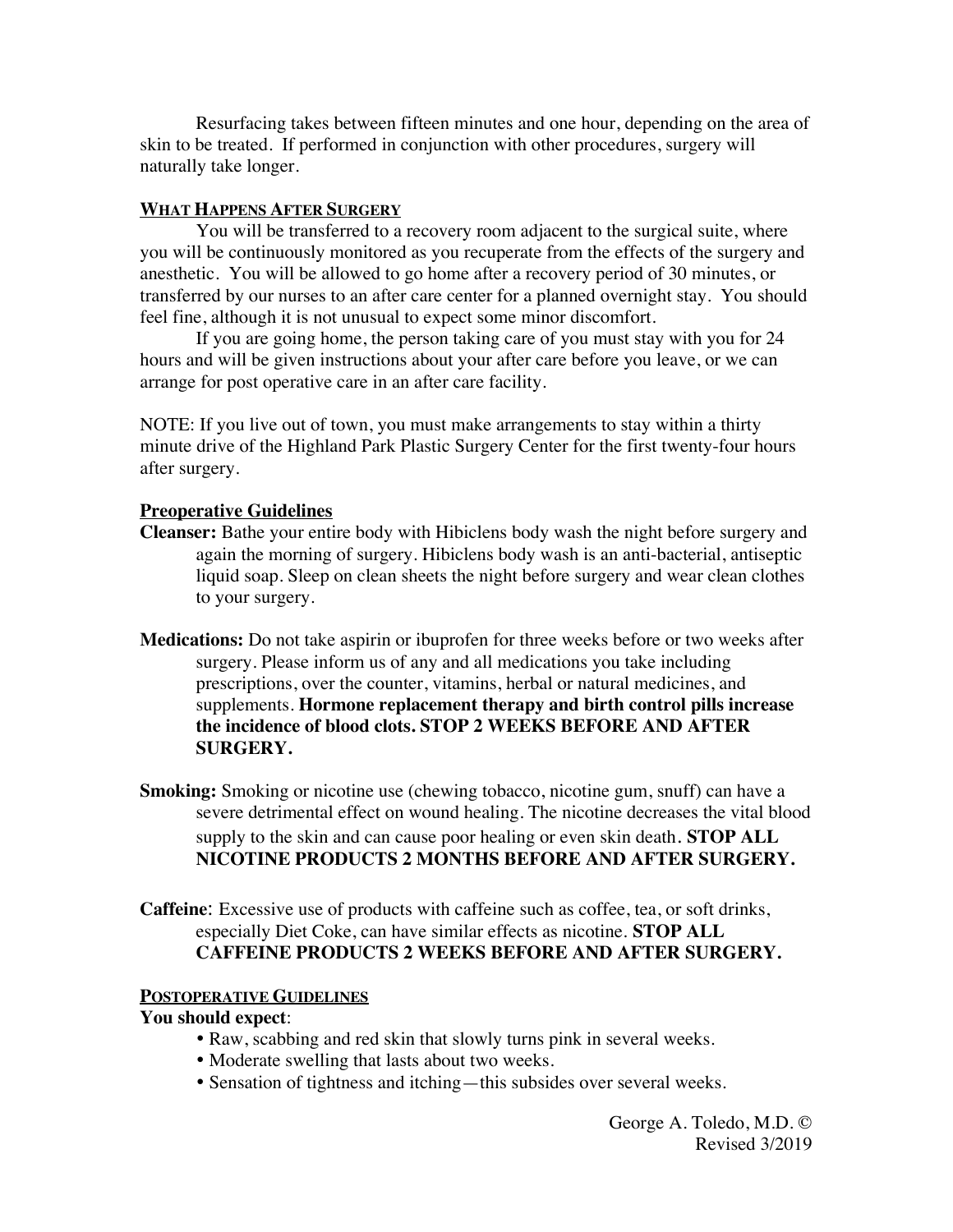Development of milia (whiteheads)—these are small blocked pores that occur in many patients and will subside over three to four months. They will be treated in the office.

## **Call (214) 363-4444:**

- Severe pain that doesn't respond to medication.
- Persistence or increase in redness after five to ten days can signify an infection or allergic reaction.
- Any other problems or questions not answered in this paper.
- Activity: You should "take it easy" the day of your operation and the following days. By keeping your head elevated above your heart, swelling can be minimized. Because of your medications, you may need assistance getting to and from the bathroom for the first day.
- **Facial Care:** Keep a thin layer of polysporin ointment on the resurfaced areas at all times. This will form soft mushy scabs that wash off in several days. Keeping the resurfaced skin lubricated with the ointment will prevent infection and enable the new skin to grow back quickly. The deeper the resurfacing the longer you will have new red scabbing skin and need to use Polysporin ointment – usually five to ten days. **DO NOT USE NEOSPORIN OINTMENT**.
- **Ice packs:** Our staff will explain how to make simple, effective ice packs, which should be placed on your face for two days following surgery. This will decrease discomfort, swelling, and bruising.
- **Medications:** Take the medications we've prescribed according to the instructions on the bottle. You may feel a little drowsy, so have someone help you. If you need a refill, call the office and give us the telephone of your drugstore or pharmacy. Do not take aspirin for three weeks before surgery and two weeks after.
- **Pain:** Most patients feel that the discomfort from the surgery is minimal. The greatest period of discomfort usually lasts about 24 to 48 hours. Thereafter, you should have less discomfort and less need for medication. Occasionally, it lasts a little longer, as different people have different pain tolerances. As long as your face doesn't dry and stays lubricated, the pain is minimal.
- **Diet/Alcohol:** Start with liquids the first few hours and then progress to your regular diet as you desire. Do not drink alcohol for five days after surgery or when taking pain medication.
- **Hair:** You may wash your hair 24 hours after surgery. You may blow dry your hair with a warm hand dryer, or sit under a cool dryer, but do not use a hot dryer.
- **Makeup:** May be applied when the skin no longer has raw areas or scabbing, usually around the seventh to twelfth day. You will probably want to use special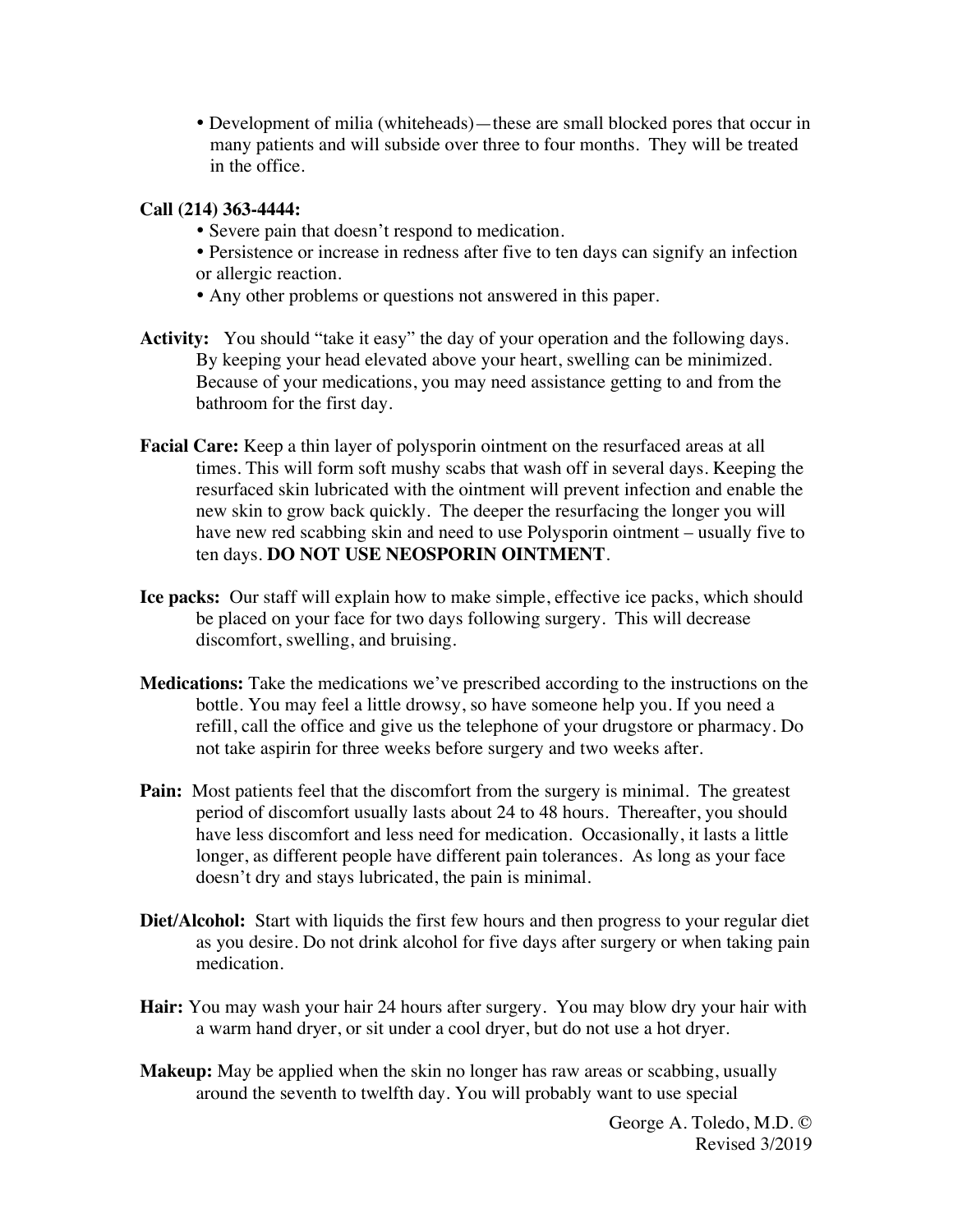cosmetics, such as Dermablend, to cover the reddened area. Do not use any cosmetics that require hard rubbing for application or removal.

- **Sun:** Do not sit in the sun at all for six months after surgery. For at least a year after surgery, be sure to apply a strong sunblock (30-40SPF) under your makeup base if you have to be in the sunlight.
- **Sports/ Work:** Strenuous sports, such as tennis, swimming, jogging, or aerobics, may be resumed after two weeks. For two weeks after surgery, refrain from any activity that significantly raises your body temperature and/or blood pressure. Depending on the kind of work you do, you may return to your job as soon as you're comfortable. It will be approximately three weeks before you are comfortable to be seen in public without makeup.
- **Postoperative visits:** You will be seen at our center three to five days after surgery. Subsequent visits will be determined according to your progress, usually weekly for one month, and then less frequently.

You will feel more comfortable using the private postoperative waiting room for your initial postoperative visits. Park in the handicap spot in front of the Sherry Lane door. Press the doorbell and we will let you in from the inside.

Please feel free to call us at any time during your healing period. THE OUTCOME OF YOUR SURGERY IS IN YOUR HANDS AS WELL AS THE DOCTOR'S. IT IS YOUR RESPONSIBILITY TO FOLLOW ALL INSTRUCTIONS GIVEN TO YOU.

### **Possible Problems and Complications**

No surgical procedure is without risk. Most complications associated with skin resurfacing, however, are minor.

Here are some possible problems:

 Decrease or increase of sensation in the treated area. If this occurs, it will usually return to normal in time.

Soreness and itching in the treated area. If these sensations occur, they will soon disappear.

Discoloration of the skin. There may be darker or lighter pigmentation or areas of blotchiness. This may diminish with time or it may remain permanently. This complication is more likely if you go out in the sun without a sunblock during the first six months after surgery.

Depression. With aesthetic surgery, as well as with other surgical procedures, this sometimes occurs postoperatively. This is generally attributed to the normal response of the body to surgery and anesthesia.

Asymmetry. No patient is identical from side to side. Small differences exist in all patients. In the occasional patient with a major difference, this can usually be improved with a secondary procedure.

Persistence of the original problem.